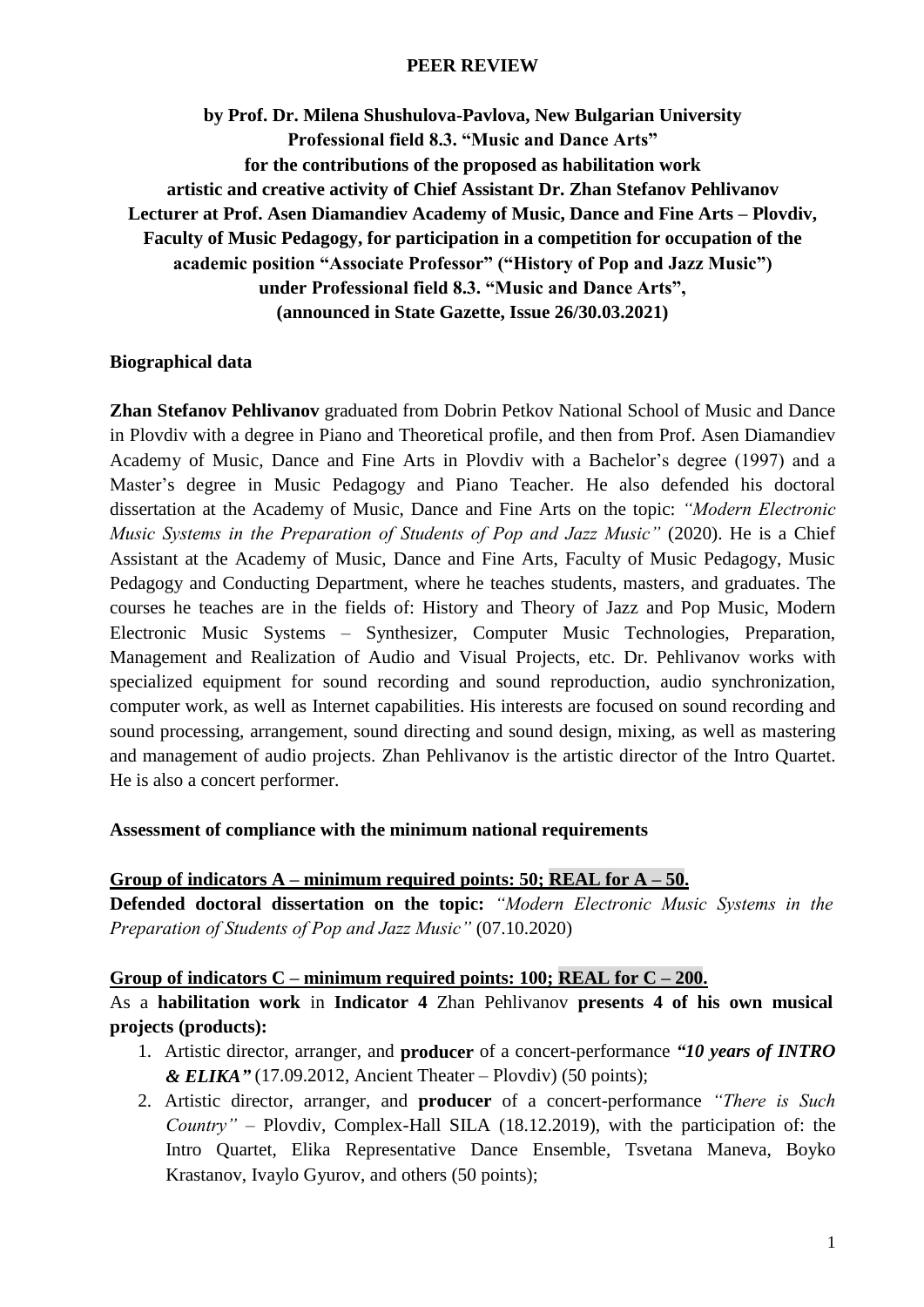- 3. Artistic director, arranger, and **producer** of a concert with the Intro Quartet on the occasion of the National Holiday of the Republic of Bulgaria – March  $3<sup>rd</sup>$  and 142 years since the Liberation. University of Warsaw, Kolumnowa Hall – organized by the Embassy of Bulgaria in Poland and the Bulgarian Cultural Institute (03.03.2020) (50 points);
- 4. Artistic director, arranger, and **producer** of a concert with the Intro Quartet, related to the presidency of the Republic of Bulgaria in the Council of the European Union at the Embassy of the Republic of Bulgaria in Paris (30.01.2018) and before the Bulgarian community in Paris (31.12.2018) (50 points)

### **Group of indicators D – minimum required points: 120; REAL for D – 135.**

In this group Pehlivanov presents:

### **Indicator 7 – published book**, based on his dissertation: **(75 points)**

Pehlivanov, Zhan. *"History, Theory and Styles in Pop, Rock and Jazz Music. Digital Sound Technologies. Digital Audio Workstations"*. Prof. Asen Diamandiev Academy of Music, Dance and Fine Arts – Plovdiv. Print: FastPrintBooks 2021, ISBN: 978-954-2963-73-8, 167 p.

**Indicator 9** – 3 articles from scientific conferences in the period 2012 – 2019: **(45 points)**

- *"Creation of Interest in Classical Music Through the Perception of Musical Works Arranged with the Musical Means of Expression of Popular Music"* – Science, Education, and Innovation in the Field of Art Second International Scientific Conference, 24.10.2019 – 26.10.2019, Academy of Music, Dance and Fine Arts, ISBN: 978-954-2963-56-1, pp. 88-93  $(15 \text{ points})$ ;
- "*Multimedia and Contemporary Music Pedagogy"* The Teacher of the Future Ninth International Scientific Conference, 17.06.2016 – 19.06.2016, Durres, Republic of Albania, ISBN: 1857-92, pp. 389 – 392 (15 points);
- *"Music Software for Sound Recording and Processing – A New Tool That Complements and Improves the Skills of the Modern Music Teacher In High School"*, Yearbook of the Academy of Music, Dance and Fine Arts – 2012, ISSN: 1313-6526, pp. 85 –89 (15 points)

**Indicator 12:**  $(1/2 \text{ of } 30 \text{ points} = 15 \text{ points})$ 

**Release of an original audio CD** with the participation of two representative groups of the Academy of Music, Dance and Fine Arts – Intro Quartet and Lamico Band. The project is coauthored with Prof. Dr. Lyudmil Petkov. Zhan Pehlivanov is the arranger and producer of the 5 pieces performed by the Intro Quartet.

# Group of indicators  $E$  – minimum required points: 40; REAL for  $E - 90$ . **Indicator 17** – **Presented 8 citations** (80 points);

**Indicator 19** – Review of Zhan Pehlivanov. *"Pop, Jazz and Rock Music in the Era of Digital Sound Effects and Digital and Audio Working Systems"* by Assoc. Prof. Dr. Tsvetanka Kolovska on the monographic study *"History, Theory and Styles in Pop, Rock and Jazz Music. Digital Sound Technologies. Digital Audio Workstations"* by Zhan Pehlivanov in Art Spectrum Magazine – Prof. Asen Diamandiev Academy of Music, Dance and Fine Arts – Plovdiv, Issue 54, ISSN: 1314-0000, p. 33 (10 points).

### **Group of indicators F – minimum required points:50; REAL for F – 125.**

**Indicator 22.** Presented Project No 3/21 dated 17.03.2021: *"Children's Song Festival"*: Edition of the holiday, which will include a concert and a national academic competition for writing children's and school songs (15 points).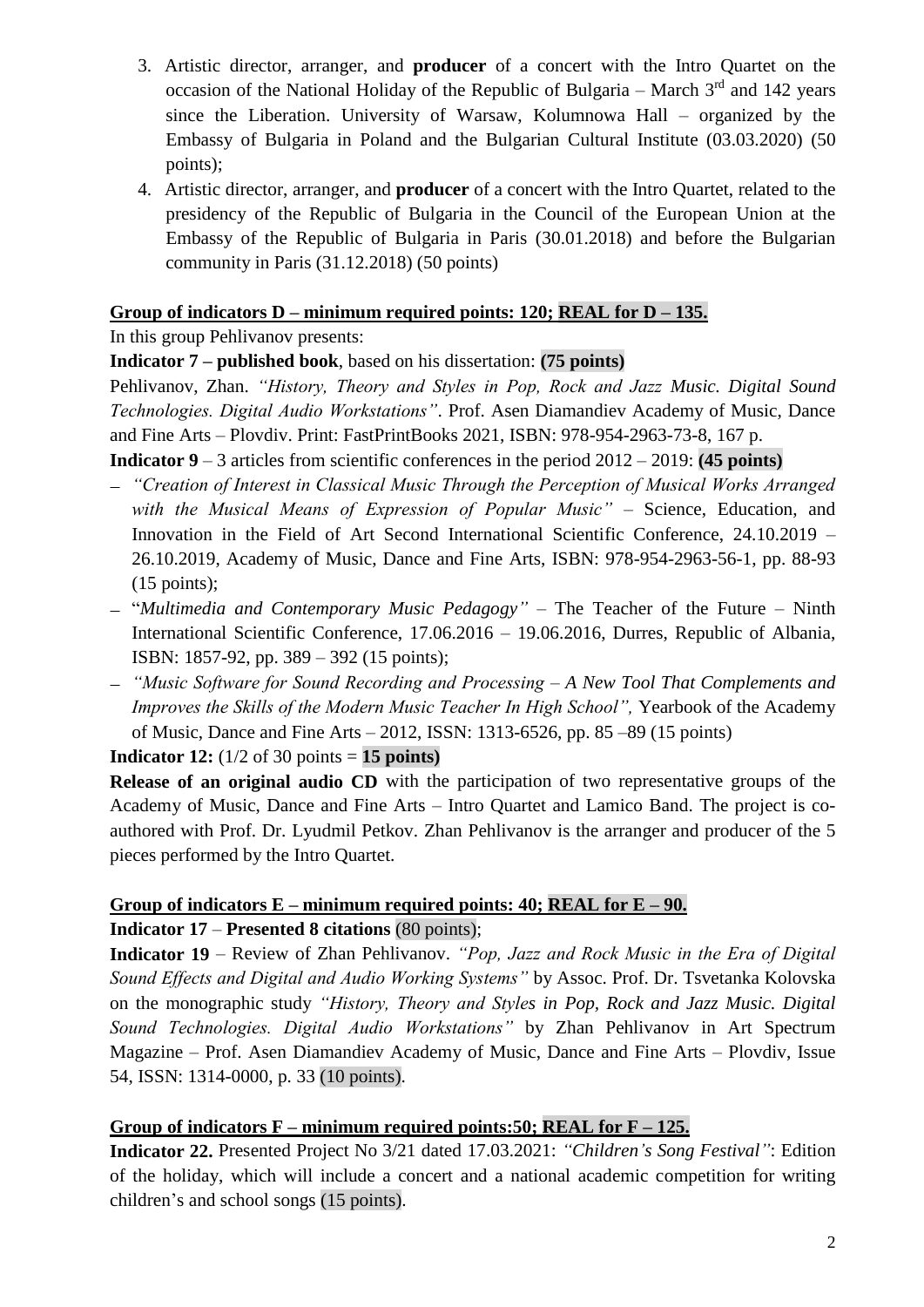### **Indicator 24. Presented 3 projects as a director** (**90 points):**

- Project No 02/2010 dated 03.05.2010: *"Highly Professional Sound Recording Equipment, Meeting the Modern Standards for Sound Recording According to the Typical Training Activity and the Specifics of the Academy of Music, Dance and Fine Arts"* (30 points);
- Project No 08/2012 dated 08.03.2012: *"Professional Sound Recording Software and Information Technologies – A Means of Activating the Practical and Applied Activities of Students of Music Pedagogy According to the Specifics of Their Education at the Academy of Music, Dance and Fine Arts"* (30 points);
- Project No 24/2013 dated 01.03.2013: *"Software, Hardware, and Information Technology – The Basis of the Lecture Course in Sound Engineering in Accordance with the Specifics of Training at the Academy of Music, Dance and Fine Arts"* (30 points)

**Indicator** 28. Presented *"Online Atelier – Workshop"* **in the field of arts (**05.05.2020 – 10.05.2020**) – (20 points)**

| Group A   | Minimum required points $-50$ points  | Presented points - 50 points   |
|-----------|---------------------------------------|--------------------------------|
| Group $C$ | Minimum required points $-100$ points | Presented points $-200$ points |
| Group D   | Minimum required points $-120$ points | Presented points $-135$ points |
| Group $E$ | Minimum required points $-40$ points  | Presented points – 90 points   |
| Group $F$ | Minimum required points $-50$ points  | Presented points – 125 points  |

#### **In summary, the minimum requirements are as follows:**

**From the presented data it is evident that Dr. Zhan Pehlivanov meets the necessary scientometric requirements and even exceeds them with his activity.**

**Research (creative) activity and results. Teaching and learning activities.**

## **Scientific contributions of the papers and citations**

Zhan Pehlivanov's artistic and teaching activity is in the field of contemporary pop and jazz music culture. He is popular among students and in the respective public environment in Plovdiv, in Bulgaria, and as it is evident from his reference, in Europe, Asia, and Africa. I would like to highlight the following advantages, which are enough to defend his candidacy for the academic position of "Associate Professor" at the Academy of Music, Dance and Fine Arts:

- The book, based on a defended dissertation *"History, Theory and Styles in Pop, Rock and Jazz Music. Digital Sound Technologies. Digital Audio Workstations"*, as well as all scientific publications and citations of Zhan Pehlivanov, show that his field is quite relevant and has touched on issues of interest to the professional, pedagogical, and performing music guild.
- The curriculum in the course *"History of Pop and Jazz Music"* is important in the development and preparation of students of music specialties and future music teachers. For the Academy of Music, Dance and Fine Arts this is the first time of presenting a complete chronological course for *"History of Pop and Jazz Music"* with a corresponding analysis of its content and development.
- The good knowledge of music software and various techniques related to the use of music and computer technology will help students in their future professional realization. These are the modern ways (especially in the pop and jazz space) for creating and editing a musical score, as well as for making multimedia products.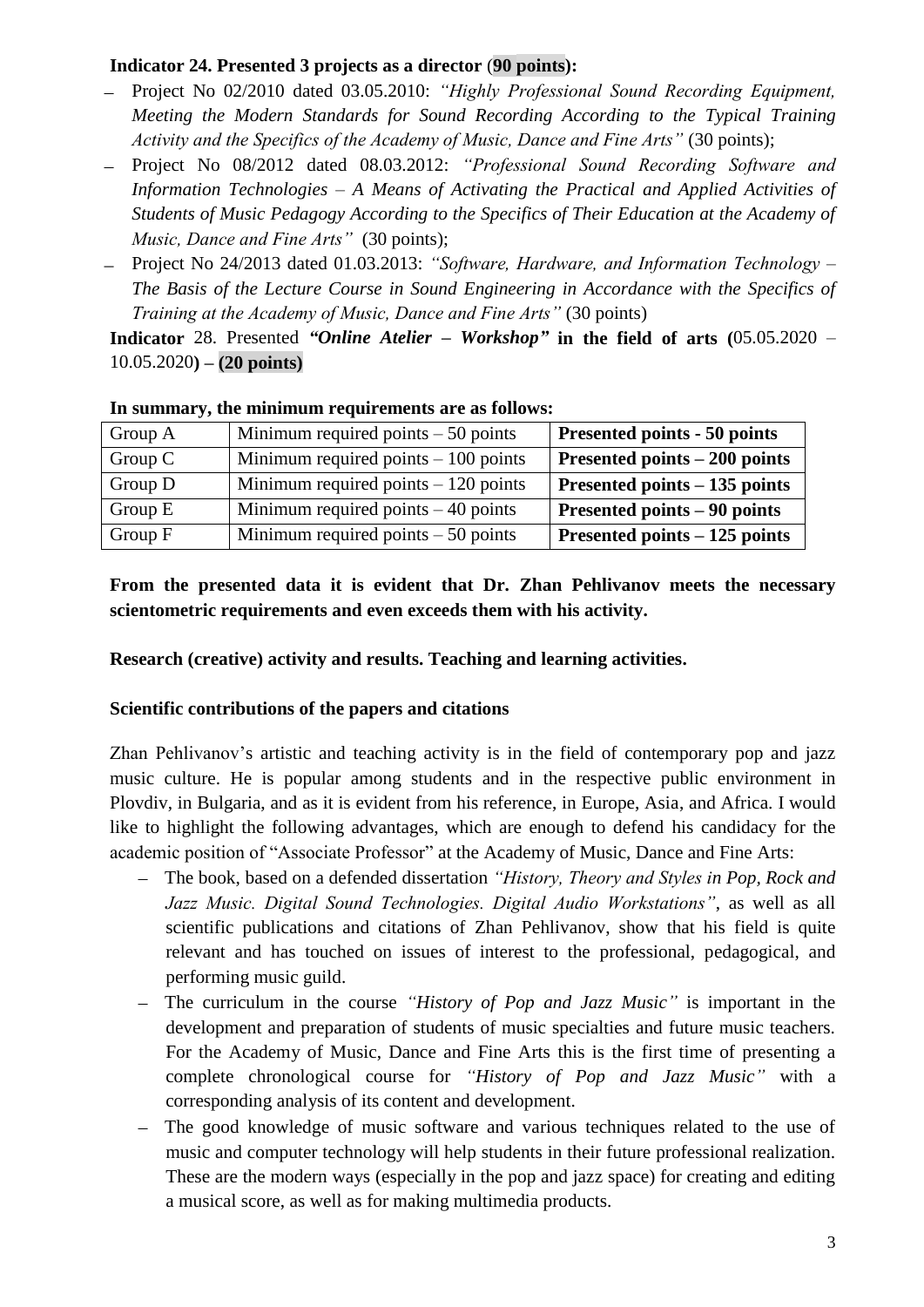- The use of digital sound technologies and digital audio workstations introduces students to the application of skills and activities in their future work, because it proved to be absolutely necessary (especially in the development of our lives in the last 1-2 years). Zhan Pehlivanov's professional and teaching work completes exactly this part of the overall puzzle of the learning process.
- Working with sound recording and processing of finished audio and video products, destructive and non-destructive editing, mixing, mastering, conversion, transfer to digital media: these are important processes in the modern music design, which are now mandatory for both pop and jazz musicians, as well as for classical musicians and educators. When you have the knowledge and skills, and in the presence of modern technology, even with one computer and several programs – these processes can, to a large extent, be implemented from home.

## **The presented activity is contributing and qualitative, which is sufficient for occupation of the academic position "Associate Professor" at the Academy of Music, Dance and Fine Arts.**

### **Administrative and public activities**

As artistic director and producer of the Intro Quartet, Zhan Pehlivanov began this activity in 2001 at Prof. Asen Diamandiev Academy of Music, Dance and Fine Arts – Plovdiv, when looking for a modern idea for interpreting classical music in a contemporary context. He experiments in styles, sound, and presence on stage, trying to avoid analogies with similar formations in the world. Since 2005, he has included a brass section and vocals in his plays. Pehlivanov takes care of the musical ideas, arrangements, orchestrations, and realization. So far, the Intro Quartet has performed in Europe – Warsaw (2020), Barcelona (2019), Berlin (2018), Paris (2018), Rome (2014), Edirne (2011), Vienna (2007), and in the period 2003-2006 – in Germany, the Netherlands, Dubai (Asia), and Djibouti (Africa). During this period, the band recorded two singles in the Noculan Studio – Rotterdam, the Netherlands, commissioned by Universal Music – Berlin [\(http://www.intro-quartet.com/index.html\)](http://www.intro-quartet.com/index.html).

**In this I see sufficient public and administrative activity for Zhan Pehlivanov.**

**Personal impressions of the candidate (if any)**

I do not know Zhan Pehlivanov personally.

## **Opinions, recommendations, and notes on the activity and achievements of the candidate** I do not have any.

### The peer review may end with the following assessment:

Based on all of the above, as well as the conclusions made on the proposed creative and teaching activities of **Chief Assistant Dr. Zhan Stefanov Pehlivanov**, given his activity, as well as the contribution of the proposed creative performances and projects, I give my **firm positive assessment** and offer the distinguished members of the Scientific Jury in the competition for occupation of the position "Associate Professor" ("History of Pop and Jazz Music") under Professional field 8.3. "Music and Dance Arts" at the Academy of Music, Dance and Fine Arts, Faculty of Music Pedagogy, to propose to the esteemed Academic Council of the Academy of